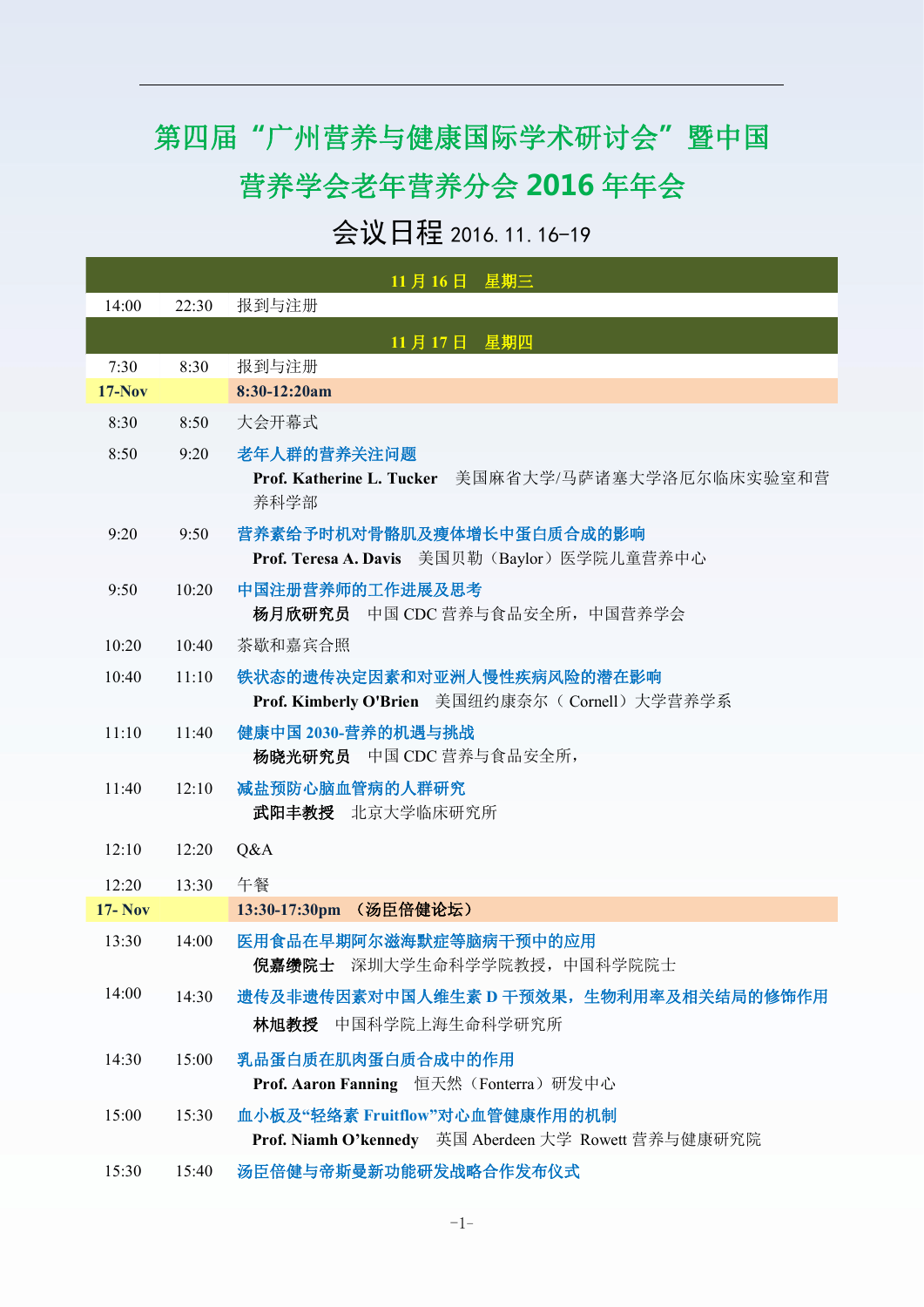| 15:40         | 15:55       | 茶歇                                                                 |
|---------------|-------------|--------------------------------------------------------------------|
| 15:55         | 16:25       | 膳食、顺应性和一生健康<br>Prof. Baukje de Roos 英国 Aberdeen 大学 Rowett 营养与健康研究院 |
| 16:25         | 16:45       | 抗氧化补充剂对认知功能障碍作用研究<br>洪燕教授 中国军事医学科学院                                |
| 16:45         | 17:05       | Omega-3 脂肪酸对儿童认知功能作用的随机对照试验<br>朱惠莲教授 中山大学公共卫生学院营养学系                |
| 17:05         | 17:30       | 汤臣倍健营养科学研究基金 2016 年中标项目发布会                                         |
| 18:30         | 21:00       | 欢迎晚宴 (凭会议餐卷)                                                       |
|               |             | 11月18日 星期五                                                         |
| <b>18-Nov</b> |             | 8:30-12:00am (中山大学论坛)                                              |
| 8:30          | 8:40        | 中山大学公共卫生学院及营养学科介绍                                                  |
| 8:40          | 9:10        | 食物与健康-科学证据共识<br>马爱国教授 青岛大学营养学系                                     |
| 9:10          | 9:40        | 生育三烯酚和脂肪生成: 甲羟戊酸途径的作用<br>Prof. Huanbiao Mo 美国乔治亚州立大学营养系            |
| 9:40          | 10:10       | 叶酸对轻度认知功能障碍老年人干预效果的研究<br>黄国伟教授 天津医科大学营养学系                          |
| 10:10         | 10:30       | 茶歇                                                                 |
| 10:30         | 11:00       | 营养毒理学研究进展                                                          |
|               |             | 张立实教授 四川大学华西公共卫生学院营养系                                              |
| 11:00         | 11:30       | 精准营养及其应用思考                                                         |
|               |             | 糜漫天教授 第三军医大学营养与食品安全学系                                              |
| 11:30         | 12:00       | 微量元素与2型糖尿病的关联性研究<br>刘烈刚教授 华中科技大学公共卫生学院营养系                          |
| 12:00         | $12:10$ Q&A |                                                                    |
| 12:10         | 13:30 午餐    |                                                                    |
| <b>18-Nov</b> |             | 13:30-17:30pm                                                      |
| 13:30         | 14:00       | 我国老年人动物性食物消费状况与营养健康改善<br>张坚研究员 中国 CDC 营养与食品安全所, 中国营养学会老年分会         |
| 14:00         | 14:30       | 蛋白质营养对老年人健康和临床结局的影响<br>孙建琴教授 复旦大学华东医院营养科                           |
| 14:30         | 15:00       | DASH Diet/地中海膳食: 保护身心健康最好的膳食模式<br>王燕芳教授 北京大学临床研究所                  |
| 15:00         | 15:30       | 广州中老年人营养因素与骨质疏松及骨拆关系的研究<br>陈裕明教授 中山大学公共卫生学院医学统计流行病学系               |
| 15:30         | 15:50 茶歇    |                                                                    |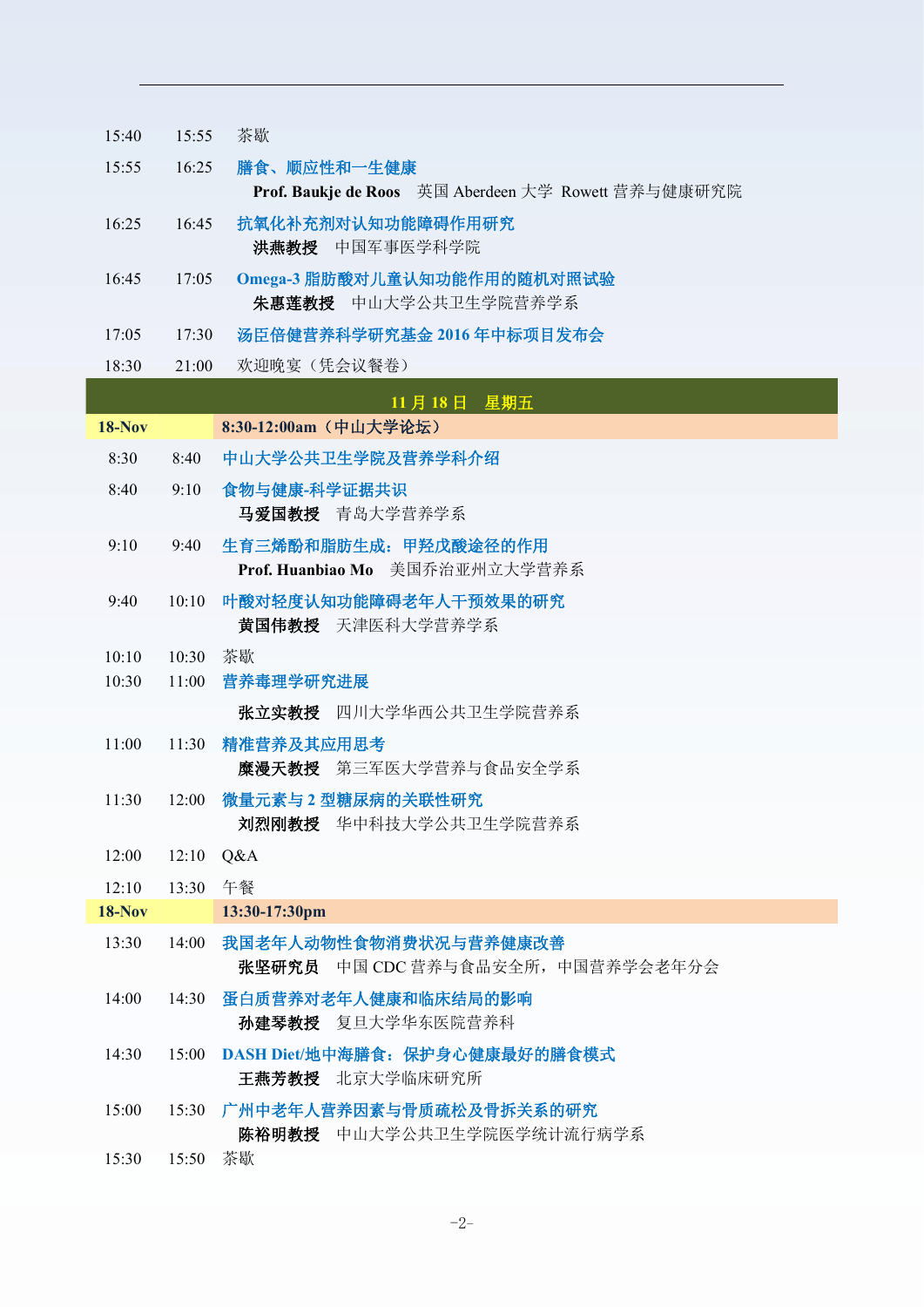- 15:30 16:20 特殊医学用途配方食品在老年人的应用 马文君主任医师 广东省人民医院临床营养科
- 16:20 16:50 在高影响营养杂志发表你的论文:原则与实践 **Prof. Katherine L. Tucker** 美国麻省大学/马萨诸塞大学,*AdvNutr* 杂志主编
- 16:50 17:20 如何写作高水平的 **SCI** 论文 **Prof. Teresa A. Davis** 美国贝勒(Baylor)医学院儿童营养中心,*JNutr* 杂志主编
- 17:20 17:30 结束致辞--凌文华教授

|       |       | 11月19日 星期六                      |
|-------|-------|---------------------------------|
| 8:00  | 16:30 | 汤臣倍健珠海透明工厂参观(免费,需提前报名,有车接送往返广州) |
| 8:00  | 10:30 | 广州(出发)—珠海工厂                     |
|       |       | 出发地点: 翡翠皇冠假日酒店 地铁体育西路 G 出口      |
| 10:40 | 11:50 | 参观珠海透明工厂                        |
| 12:00 | 13:00 | 午餐 (围餐)                         |
| 13:15 | 16:30 | 珠海(出发)—广州体育西(16:00)—翡翠皇冠假日酒店    |
|       |       | 到达地点: 翡翠皇冠假日酒店 地铁体育西路 G 出口      |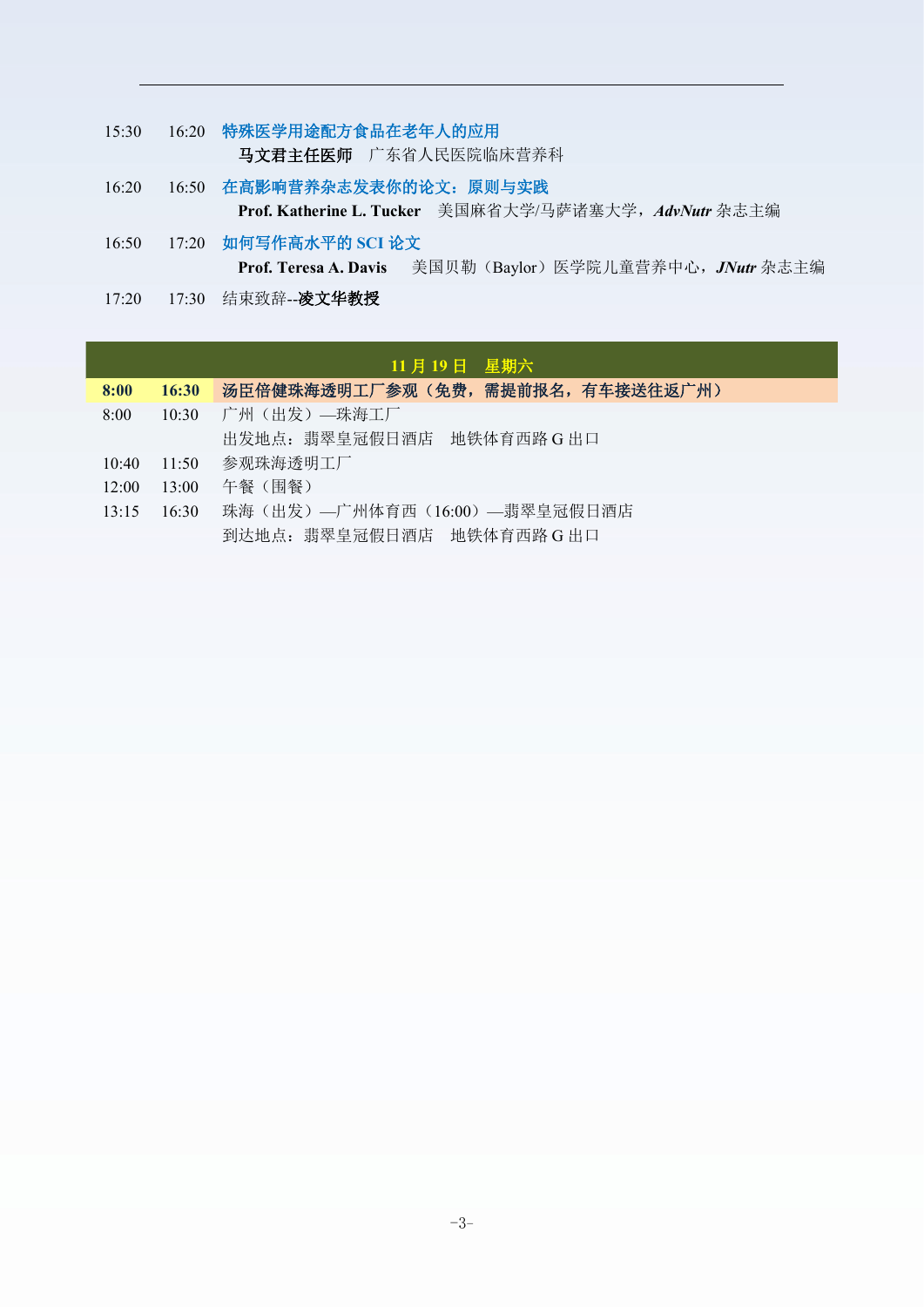| $17-Nov$ |       | 8:30-12:00am                                                                                                                        |
|----------|-------|-------------------------------------------------------------------------------------------------------------------------------------|
| 8:30     | 8:50  | Opening                                                                                                                             |
| 8:50     | 9:20  | <b>Nutrition Considerations for Older Adults</b>                                                                                    |
|          |       | <b>Prof. Katherine L Tucker</b>                                                                                                     |
|          |       | University of Massachusetts Lowell, USA                                                                                             |
|          |       | Timing of Nutrient Delivery Impacts Protein Synthesis in Skeletal Muscle and Lean<br><b>Growth</b>                                  |
| 9:20     | 9:50  | Prof. Teresa A. Davis                                                                                                               |
|          |       | Baylor College of Medicine, USA                                                                                                     |
|          |       | Progresses and considerations on the issue of Chinese Registered Dietitian                                                          |
| 9:50     | 10:20 | <b>Prof. Yuexin Yang</b><br>Chinese Center for Disease Control and Prevention; Chinese Society of Nutrition                         |
| 10:20    | 10:40 | <b>Tea Break &amp; Group Photo</b>                                                                                                  |
|          |       | Genetic Determinants of Iron Status and Potential Impact on Risk of Chronic                                                         |
| 10:40    | 11:10 | <b>Disease in Asians</b>                                                                                                            |
|          |       | <b>Prof. Kimberly O'Brien</b>                                                                                                       |
|          |       | Cornell University                                                                                                                  |
| 11:10    | 11:40 | <b>Health China 2030:</b><br><b>Opportunities and Challenges for Nutrition</b><br><b>Prof. Xiaoguang Yang</b>                       |
|          |       | Chinese Center for Disease Control and Prevention                                                                                   |
| 11:40    | 12:10 | Salt reduction and prevention of cardiovascular diseases: A population study                                                        |
|          |       | Prof. Yangfeng Wu                                                                                                                   |
|          |       | Institute of Clinical Research, Peking University                                                                                   |
| 12:10    | 12:20 | Q&A                                                                                                                                 |
| 12:20    | 13:30 | Lunch                                                                                                                               |
| $17-Nov$ |       | 13:30-17:30pm                                                                                                                       |
| 13:30    | 14:00 | Applications of Medical foods in the intervention of Alzheimer's diseases at early<br>stage                                         |
|          |       | Prof. Jiazuan Ni                                                                                                                    |
|          |       | School of life Science, Shenzhen University; Academician of Chinese Academy of                                                      |
|          |       | Sciences                                                                                                                            |
| 14:00    | 14:30 | Genetic and Non-genetic Modifications on Vitamin D Intervention Efficacy,<br><b>Bioavailability and Related Outcomes in Chinese</b> |
|          |       | Prof.X u Lin                                                                                                                        |
|          |       | Shanghai Institutes for Biological Sciences, Chinese Academy of Sciences                                                            |
| 14:30    | 15:00 | The Role of Dairy Proteins in Muscle Protein Synthesis                                                                              |
|          |       | <b>Prof. Aaron Fanning</b>                                                                                                          |
|          |       | Fonterra Research and Development Centre                                                                                            |

## **Symposium [Program](javascript:void(0);)**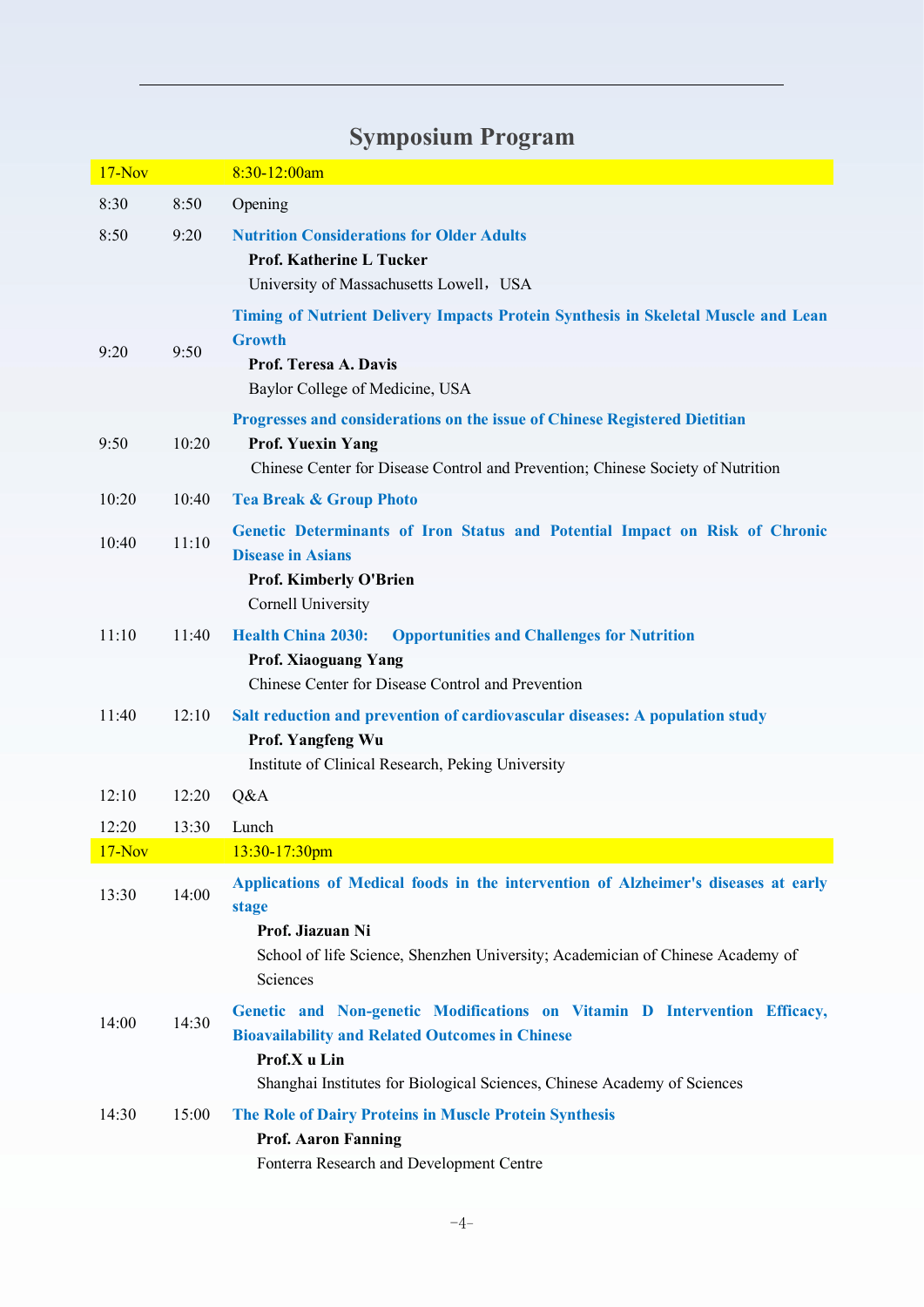| 15:00  | 15:30 | <b>Cardiovascular Health Mechanism involving Platelet and the Fruitflow</b><br>Prof. Niamh O'kennedy<br>Rowett Institute of Nutrition and Health, University of Aberdeen, UK |  |
|--------|-------|------------------------------------------------------------------------------------------------------------------------------------------------------------------------------|--|
| 15:30  | 15:40 | <b>Launching Ceremony of R&amp;D Strategic Cooperation between By-Health and DSM</b>                                                                                         |  |
| 15:40  | 15:55 | Tea Break & Group Photo                                                                                                                                                      |  |
| 15:55  | 16:25 | <b>Diet, Resilience and Lifelong Health</b>                                                                                                                                  |  |
|        |       | Prof. Baukje de Roos<br>Rowett Institute of Nutrition and Health, University of Aberdeen, UK                                                                                 |  |
| 16:25  | 16:45 | <b>Effects of Antioxidant Supplements on Cognitive Function</b>                                                                                                              |  |
|        |       | <b>Prof. Yan Hong</b><br>Academy of Military Medical Science of China                                                                                                        |  |
| 16:45  | 17:05 | Effects of Supplementation of Omega-3 Fatty Acids on Cognitive Function in<br><b>Children: A RCT</b><br>Prof. Huilian Zhu                                                    |  |
|        |       | Department of Nutrition, Sun Yat-sen University                                                                                                                              |  |
| 17:05  | 17:30 | <b>Launching Ceremony of 2016 Nutrition Science Foundation of By-Health</b>                                                                                                  |  |
| 18:30  | 21:00 | Welcome Dinner                                                                                                                                                               |  |
| 18-Nov |       | 8:30-12:00am                                                                                                                                                                 |  |
| 8:30   | 8:40  | Opening                                                                                                                                                                      |  |
| 8:40   | 9:10  | <b>Food and Health: Evidence Based Review</b><br>Prof. Aiguo Ma<br>School of Public Health, Qingdao University                                                               |  |
| 9:10   | 9:40  | Tocotrienol and adipogenesis: role of the mevalonate pathway                                                                                                                 |  |
|        |       | Prof. Huanbiao Mo<br>Georgia State University, USA                                                                                                                           |  |
| 9:40   |       | 10:10 Effects of folate Supplementation in Mild Cognitive impairment in Elderly<br>Prof. Guowei Huang<br>School of Public Health, Tianjin Medical University                 |  |
| 10:10  | 10:40 | <b>Research Progresses in Nutritional Toxicology</b><br>Prof. Lishi Zhang<br>Huaxi School of Public Health, Sichuan University                                               |  |
| 10:40  | 11:00 | Tea Break                                                                                                                                                                    |  |
|        |       |                                                                                                                                                                              |  |
| 11:00  | 11:30 | <b>Precision Nutrition and considerations of its application</b><br>Prof. MantianMi<br>Department of Nutrition, the Third Military Medical University                        |  |
| 11:30  | 12:00 | <b>Associations of Microelements with type 2 Diabetes</b><br>Prof. Liegang Liu                                                                                               |  |
| 12:00  | 12:10 | School of Public Health, Huazhong University of Science and Technology<br>Q&A                                                                                                |  |